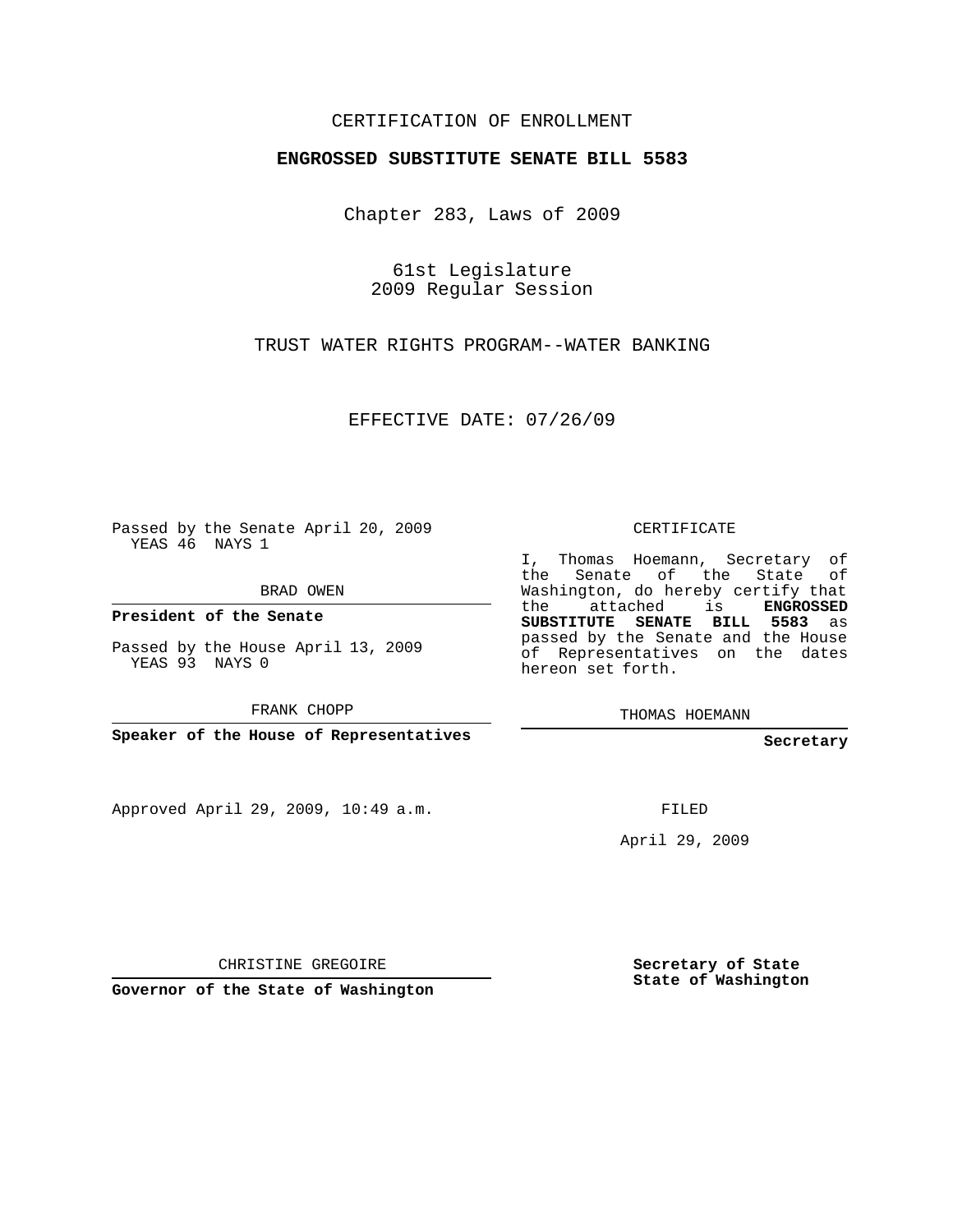# **ENGROSSED SUBSTITUTE SENATE BILL 5583** \_\_\_\_\_\_\_\_\_\_\_\_\_\_\_\_\_\_\_\_\_\_\_\_\_\_\_\_\_\_\_\_\_\_\_\_\_\_\_\_\_\_\_\_\_

\_\_\_\_\_\_\_\_\_\_\_\_\_\_\_\_\_\_\_\_\_\_\_\_\_\_\_\_\_\_\_\_\_\_\_\_\_\_\_\_\_\_\_\_\_

#### AS AMENDED BY THE HOUSE

Passed Legislature - 2009 Regular Session

## **State of Washington 61st Legislature 2009 Regular Session**

**By** Senate Environment, Water & Energy (originally sponsored by Senators Marr, Honeyford, Rockefeller, Morton, Fraser, Sheldon, and Shin; by request of Department of Ecology)

READ FIRST TIME 02/11/09.

 AN ACT Relating to improving the effectiveness of water bank authorization and exchange provisions; amending RCW 90.42.100, 90.42.020, 90.42.040, and 90.42.080; adding new sections to chapter 90.42 RCW; adding a new section to chapter 90.03 RCW; and creating a new section.

BE IT ENACTED BY THE LEGISLATURE OF THE STATE OF WASHINGTON:

 NEW SECTION. **Sec. 1.** The legislature finds that many watershed groups and programs, including but not limited to watershed planning units operating under chapter 90.82 RCW, have proposed or considered using the state trust water rights program for water banking purposes to meet vital instream and out-of-stream needs within a watershed or region. The legislature also finds that water banking can: Provide critical tools to make water supplies available when and where needed during times of drought; improve stream flows and preserve instream values during fish critical periods; reduce water transaction costs, time, and risk to purchasers; facilitate fair and efficient reallocation of water from one beneficial use to another; provide water supplies to offset impacts related to future development and the issuance of new water rights; and facilitate water agreements that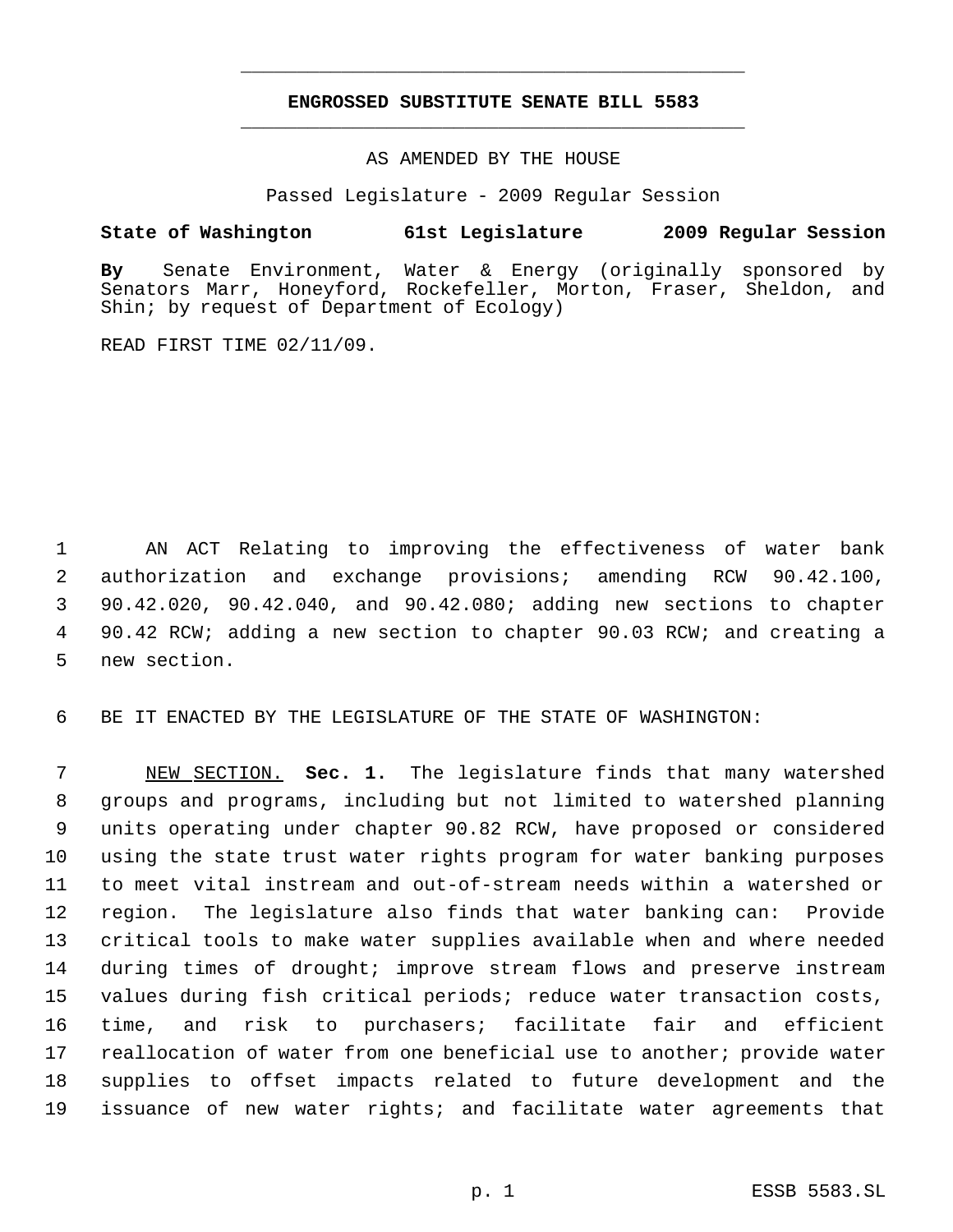protect upstream community values while retaining flexibility to meet critical downstream water needs in times of scarcity. The legislature therefore declares that the intent of this act is to provide clear authority for water banking throughout the state and to improve the effectiveness of the state trust water rights program.

 **Sec. 2.** RCW 90.42.100 and 2003 c 144 s 2 are each amended to read as follows:

 (1) The department is hereby authorized to use the trust water 9 rights program ((in the Yakima river basin)) for water banking purposes statewide.

 (2) Water banking may be used for one or more of the following purposes:

 (a) To authorize the use of trust water rights to mitigate for water resource impacts, future water supply needs, or any beneficial use under chapter 90.03, 90.44, or 90.54 RCW, consistent with any terms 16 and conditions established by the transferor, except that within the 17 Yakima river basin return flows from water rights authorized in whole or in part for any purpose shall remain available as part of the Yakima basin's total water supply available and to satisfy existing rights for 20 other downstream uses and users;

 (b) To document transfers of water rights to and from the trust water rights program; and

 (c) To provide a source of water rights the department can make available to third parties on a temporary or permanent basis for any beneficial use under chapter 90.03, 90.44, or 90.54 RCW.

(3) The department shall not use water banking to:

(a) Cause detriment or injury to existing rights;

 (b) Issue temporary water rights or portions thereof for new potable uses requiring an adequate and reliable water supply under RCW 19.27.097;

 (c) Administer federal project water rights, including federal storage rights; or

33 (d) Allow carryover of stored water in the Yakima basin from one 34 water year to another water year if it would negatively impact the total water supply available.

 (4) The department shall provide electronic notice and opportunity 37 for comment to affected local governments and affected federally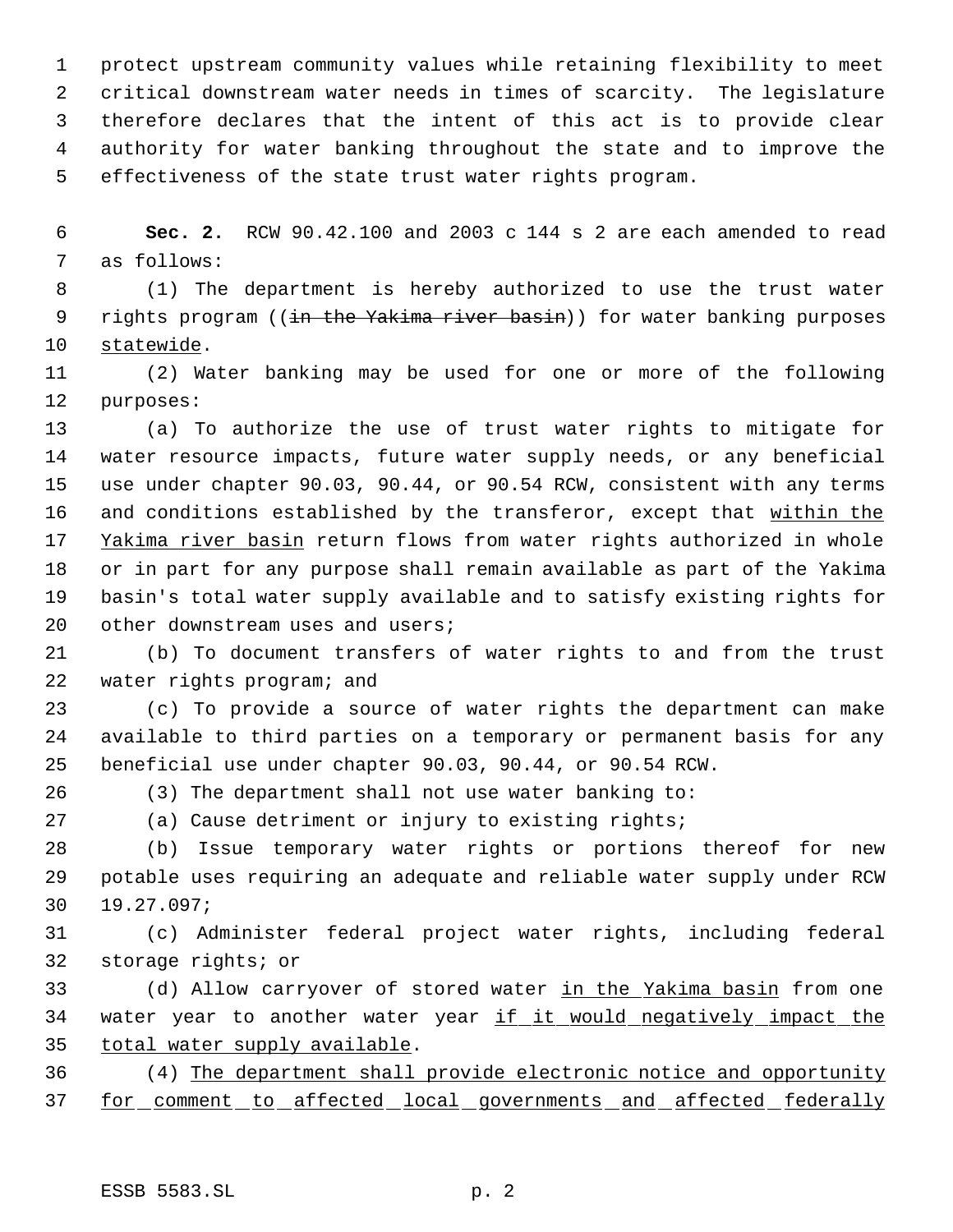recognized tribal governments prior to initiating use of the trust 2 water rights program for water banking purposes for the first time in each water resource inventory area.

 (5) Nothing in this section may be interpreted or administered in 5 a manner that precludes the use of the department's existing authority to process trust water rights applications under this chapter or to process water right applications under chapter 90.03 or 90.44 RCW.

 (6) For purposes of this section and RCW 90.42.135, "total water supply available" shall be defined as provided in the 1945 consent decree between the United States and water users in the Yakima river basin, and consistent with later interpretation by state and federal courts.

 **Sec. 3.** RCW 90.42.020 and 1991 c 347 s 6 are each amended to read as follows:

15 ((Unless the context clearly requires otherwise,)) The definitions 16 in this section apply throughout this chapter unless the context clearly requires otherwise.

(1) "Department" means the department of ecology.

 (2) "Local government" means a city, town, public utility district, 20 irrigation district, public port, county, sewer district, or water district.

 (3) "Net water savings" means the amount of water that is determined to be conserved and usable within a specified stream reach or reaches for other purposes without impairment or detriment to water rights existing at the time that a water conservation project is undertaken, reducing the ability to deliver water, or reducing the supply of water that otherwise would have been available to other existing water uses.

29 ( $(\langle 3 \rangle)$ ) (4) "Trust water right" means any water right acquired by the state under this chapter for management in the state's trust water rights program.

32  $((+4))$   $(5)$  "Pilot planning areas" means the geographic areas designated under RCW 90.54.045(2).

 ( $(\overline{5})$ ) (6) "Water conservation project" means any project or program that achieves physical or operational improvements that provide for increased water use efficiency in existing systems of diversion,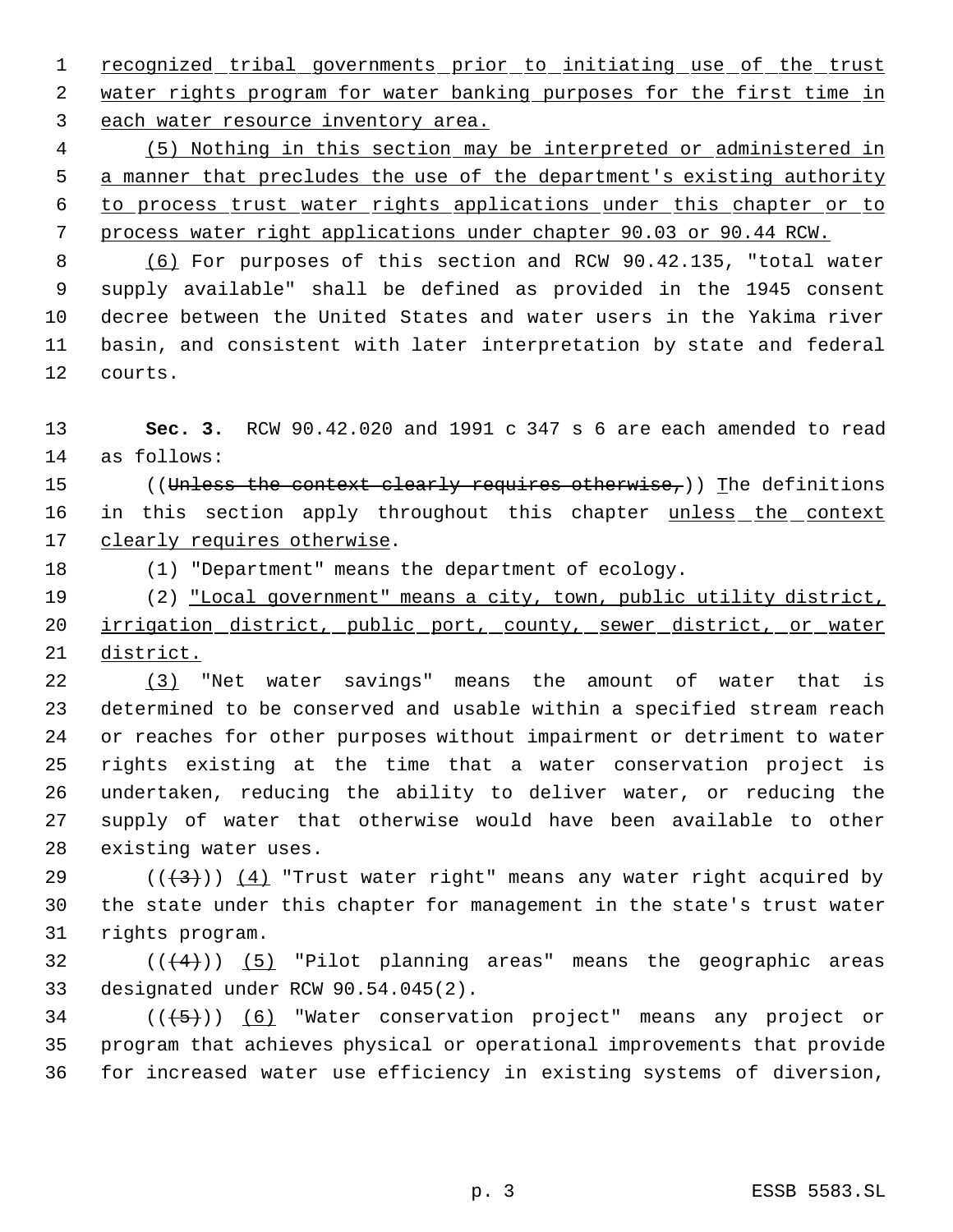conveyance, application, or use of water under water rights existing on July 28, 1991.

 **Sec. 4.** RCW 90.42.040 and 2002 c 329 s 8 are each amended to read as follows:

 (1) ((All trust water rights)) A trust water right acquired by the state shall be placed in the state trust water rights program to be 7 managed by the department. The department shall exercise its authorities under the law in a manner that protects trust water rights. 9 Trust water rights acquired by the state shall be held ((or)) in trust 10 and authorized for use by the department for instream flows, irrigation, municipal, or other beneficial uses consistent with applicable regional plans for pilot planning areas, or to resolve critical water supply problems. The state may acquire a groundwater 14 right to be placed in the state trust water rights program. To the extent practicable and subject to legislative appropriation, trust water rights acquired in an area with an approved watershed plan developed under chapter 90.82 RCW shall be consistent with that plan if the plan calls for such acquisition.

 (2) The department shall issue a water right certificate in the name of the state of Washington for each permanent trust water right 21 conveyed to the state indicating the quantity of water transferred to 22 trust, the reach or reaches of the stream( $(-t + h$ e quantity)) or the body 23 of public groundwater that constitutes the place of use of the trust 24 water\_right, and the use or uses to which it may be applied. A superseding certificate shall be issued that specifies the amount of water the water right holder would continue to be entitled to as a result of the water conservation project. The superseding certificate shall retain the same priority date as the original right. For nonpermanent conveyances, the department shall issue certificates or such other instruments as are necessary to reflect the changes in purpose or place of use or point of diversion or withdrawal.

 (3) A trust water right retains the same priority date as the water 33 right from which it originated, but as between ((them)) the two rights, 34 the trust right shall be deemed to be inferior in priority unless otherwise specified by an agreement between the state and the party holding the original right.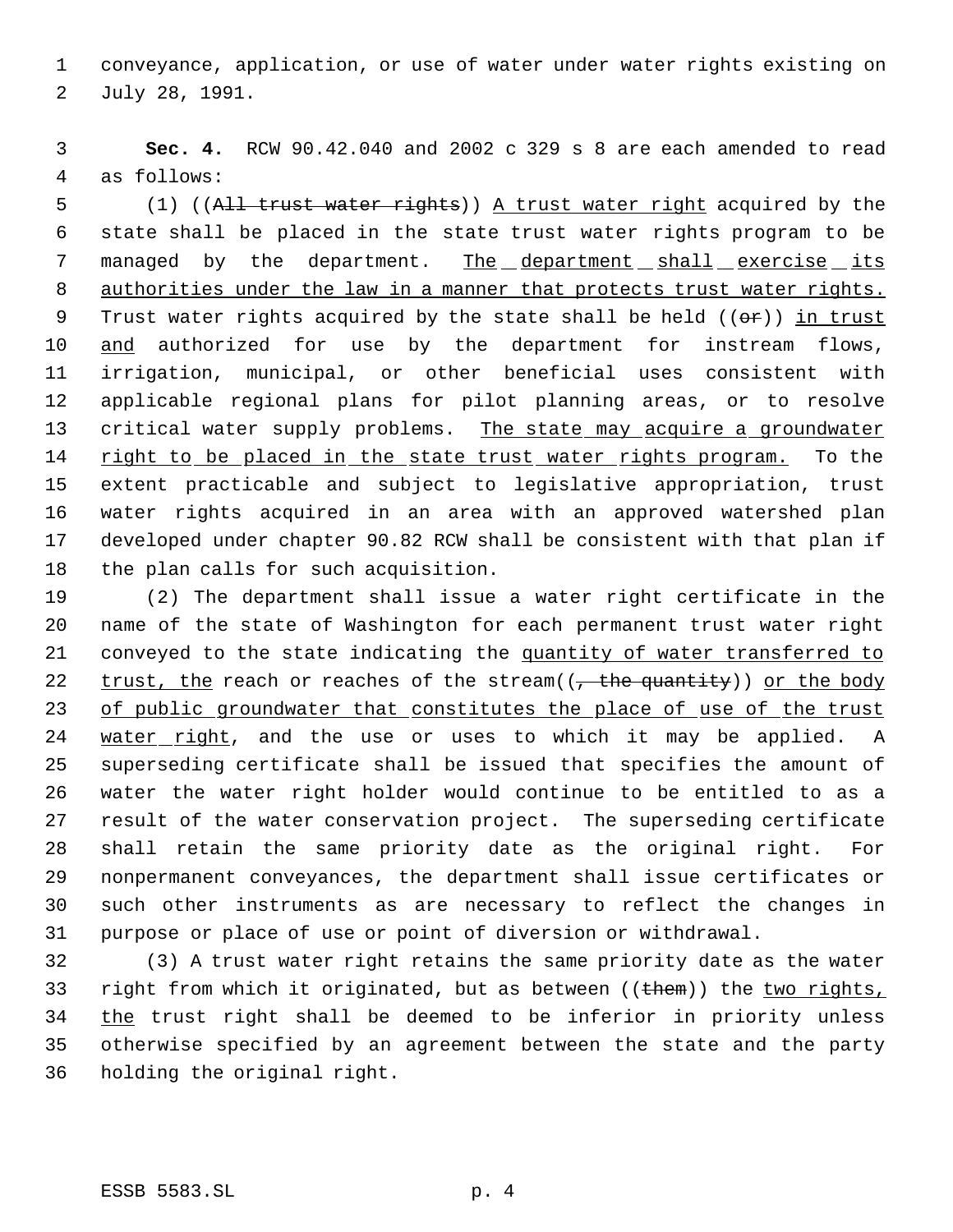1 (4) $(a)$  Exercise of a trust water right may be authorized only if the department first determines that neither water rights existing at the time the trust water right is established, nor the public interest will be impaired.

 (b) If impairment becomes apparent during the time a trust water right is being exercised, the department shall cease or modify the use of the trust water right to eliminate the impairment.

8 (c) A trust water right acquired by the state and held or 9 authorized for beneficial use by the department is considered to be exercised as long as it is in the trust water rights program.

 (d) For the purposes of RCW 90.03.380(1) and 90.42.080(9), the 12 consumptive quantity of a trust water right acquired by the state and 13 held or authorized for use by the department is equal to the consumptive quantity of the right prior to transfer into the trust 15 water rights program.

 (5)(a) Before any trust water right is created or modified, the department shall, at a minimum, require that a notice be published in a newspaper of general circulation published in the county or counties in which the storage, diversion, and use are to be made, and in other newspapers as the department determines is necessary, once a week for two consecutive weeks.

 (b) At the same time the department shall send a notice containing pertinent information to all appropriate state agencies, potentially affected local governments and federally recognized tribal governments, and other interested parties.

26 (c) For a trust water right donation described in RCW 27 90.42.080(1)(b), or for a trust water right lease described in RCW 28 90.42.080(8) that does not exceed five years, the department may post equivalent information on its web site to meet the notice requirements in (a) of this subsection and may send pertinent information by e-mail to meet the notice requirements in (b) of this subsection.

 (6) RCW 90.14.140 through 90.14.230 have no applicability to trust water rights held by the department under this chapter or exercised under this section.

 (7) RCW 90.03.380 has no applicability to trust water rights acquired by the state through the funding of water conservation projects.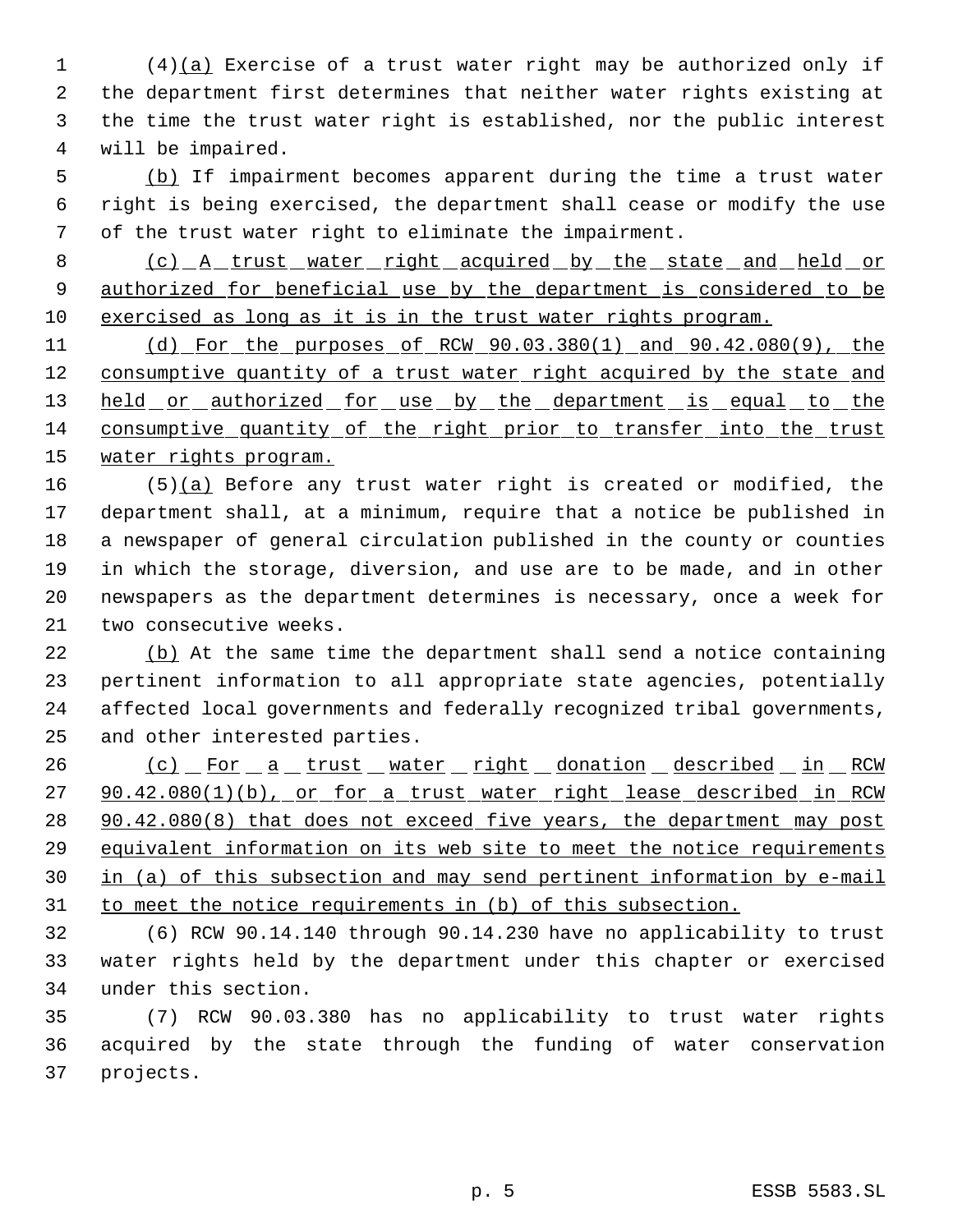1 (8) Subsection((s)) (4) (( $\frac{1}{\text{and } (\text{5})}$ ) (a) of this section (( $\frac{1}{\text{do}}$ ))  $\frac{1}{\text{does}}$  not apply to a trust water right resulting from a donation for instream flows described in RCW 90.42.080(1)(b) or to a trust water right leased under RCW 90.42.080(8) if the period of the lease does not exceed five 5 years. ((However, the department shall provide the notice described in subsection (5) of this section the first time the trust water right 7 resulting from the donation is exercised.)

 (9) Where a portion of an existing water right that is acquired or donated to the trust water rights program will assist in achieving established instream flows, the department shall process the change or amendment of the existing right without conducting a review of the extent and validity of the portion of the water right that will remain with the water right holder.

 **Sec. 5.** RCW 90.42.080 and 2002 c 329 s 9 are each amended to read as follows:

16 (1)(a) The state may acquire all or portions of existing surface water or groundwater rights, by purchase, gift, or other appropriate means other than by condemnation, from any person or entity or combination of persons or entities. Once acquired, such rights are trust water rights. A water right acquired by the state that is expressly conditioned to limit its use to instream purposes shall be administered as a trust water right in compliance with that condition.

23 (b) If the holder of a right to surface water ((from a body of 24 water)) or groundwater chooses to donate all or a portion of the person's water right to the trust water system to assist in providing 26 instream flows or to preserve surface water or groundwater resources on a temporary or permanent basis, the department shall accept the donation on such terms as the person may prescribe as long as the donation satisfies the requirements of subsection (4) of this section and the other applicable requirements of this chapter and the terms prescribed are relevant and material to protecting any interest in the water right retained by the donor. Once accepted, such rights are trust water rights within the conditions prescribed by the donor.

 (2) The department may enter into leases, contracts, or such other arrangements with other persons or entities as appropriate, to ensure that trust water rights acquired in accordance with this chapter may be exercised to the fullest possible extent.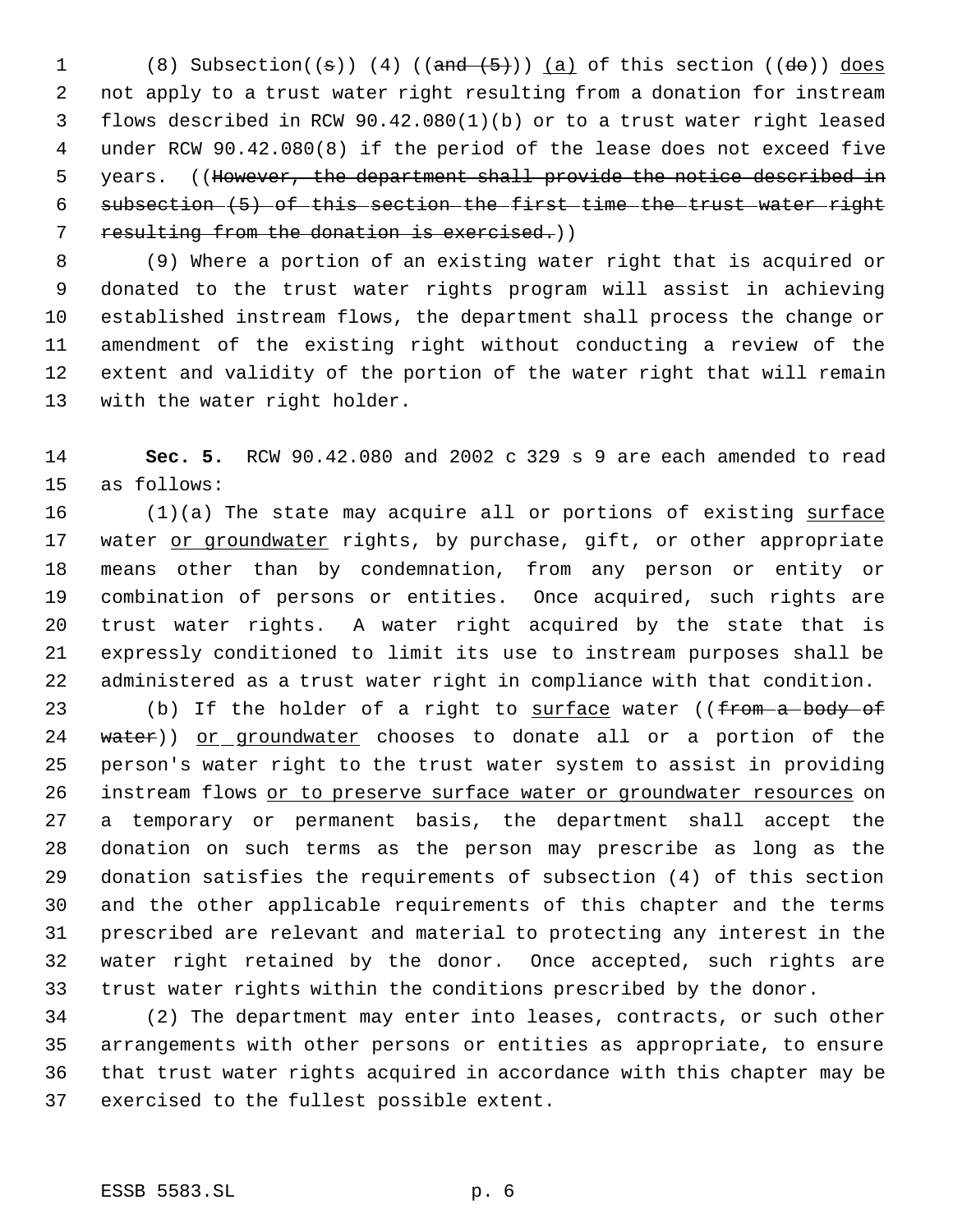(3) Trust water rights may be acquired by the state on a temporary or permanent basis.

 (4) Except as provided in subsections (10) and (11) of this 4 section, a water right donated under subsection (1)(b) of this section shall not exceed the extent to which the water right was exercised during the five years before the donation nor may the total of any portion of the water right remaining with the donor plus the donated portion of the water right exceed the extent to which the water right was exercised during the five years before the donation. A water right holder who believes his or her water right has been impaired by a trust water right donated under subsection (1)(b) of this section may request that the department review the impairment claim. If the department 13 determines that ((exercising the)) a trust water right resulting from 14 ((the)) a donation ((or exercising a portion of that trust water right 15 donated)) under subsection (1)(b) of this section is impairing existing water rights in violation of RCW 90.42.070, the trust water right shall be altered by the department to eliminate the impairment. Any decision of the department to alter or not to alter a trust water right donated under subsection (1)(b) of this section is appealable to the pollution control hearings board under RCW 43.21B.230. A donated water right's status as a trust water right under this subsection is not evidence of the validity or quantity of the water right.

 (5) The provisions of RCW 90.03.380 and 90.03.390 do not apply to donations for instream flows described in subsection (1)(b) of this section, but do apply to other transfers of water rights under this 26 section except that the consumptive quantity of a trust water right 27 acquired by the state and held or authorized for use by the department 28 is equal to the consumptive quantity of the right prior to transfer 29 into the trust water rights program.

 (6) No funds may be expended for the purchase of water rights by the state pursuant to this section unless specifically appropriated for this purpose by the legislature.

 (7) Any water right conveyed to the trust water right system as a gift that is expressly conditioned to limit its use to instream purposes shall be managed by the department for public purposes to ensure that it qualifies as a gift that is deductible for federal income taxation purposes for the person or entity conveying the water right.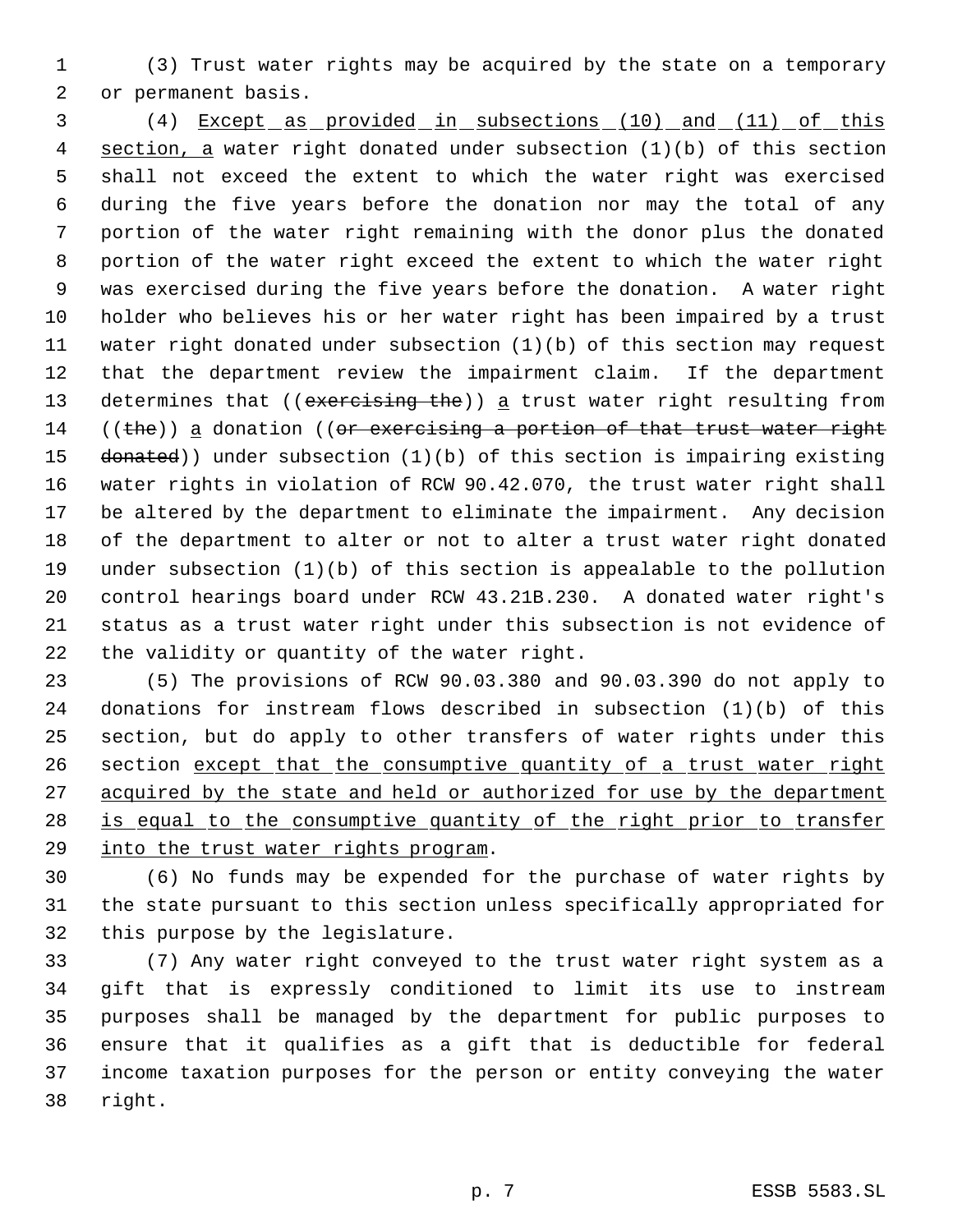(8) Except as provided in subsections (10) and (11) of this 2 section, if the department acquires a trust water right by lease, the amount of the trust water right shall not exceed the extent to which the water right was exercised during the five years before the acquisition was made nor may the total of any portion of the water right remaining with the original water right holder plus the portion of the water right leased by the department exceed the extent to which the water right was exercised during the five years before the acquisition. A water right holder who believes his or her water right has been impaired by a trust water right leased under this subsection may request that the department review the impairment claim. If the 12 department determines that ((exercising-the)) a trust water right 13 resulting from the leasing ((or exercising of a portion)) of that trust water right leased under this subsection is impairing existing water rights in violation of RCW 90.42.070, the trust water right shall be altered by the department to eliminate the impairment. Any decision of the department to alter or not to alter a trust water right leased under this subsection is appealable to the pollution control hearings board under RCW 43.21B.230. The department's leasing of a trust water right under this subsection is not evidence of the validity or quantity of the water right.

 (9) For a water right donated to or acquired by the trust water rights program on a temporary basis, the full quantity of water diverted or withdrawn to exercise the right before the donation or acquisition shall be placed in the trust water rights program and shall revert to the donor or person from whom it was acquired when the trust 27 period ends. For a trust water right acquired by the state and held or 28 authorized for use by the department, the consumptive quantity of the 29 right when it reverts to the donor or person from whom it was acquired is equal to the consumptive quantity of the right prior to transfer into the trust water rights program.

- (10) For water rights donated or leased under subsection (4) or (8) of this section where nonuse of the water right is excused under RCW 90.14.140(1):
- (a) The department shall calculate the amount of water eligible to be acquired by looking at the extent to which the right was exercised during the most recent five-year period preceding the date where nonuse 38 of the water right was excused under RCW 90.14.140(1); and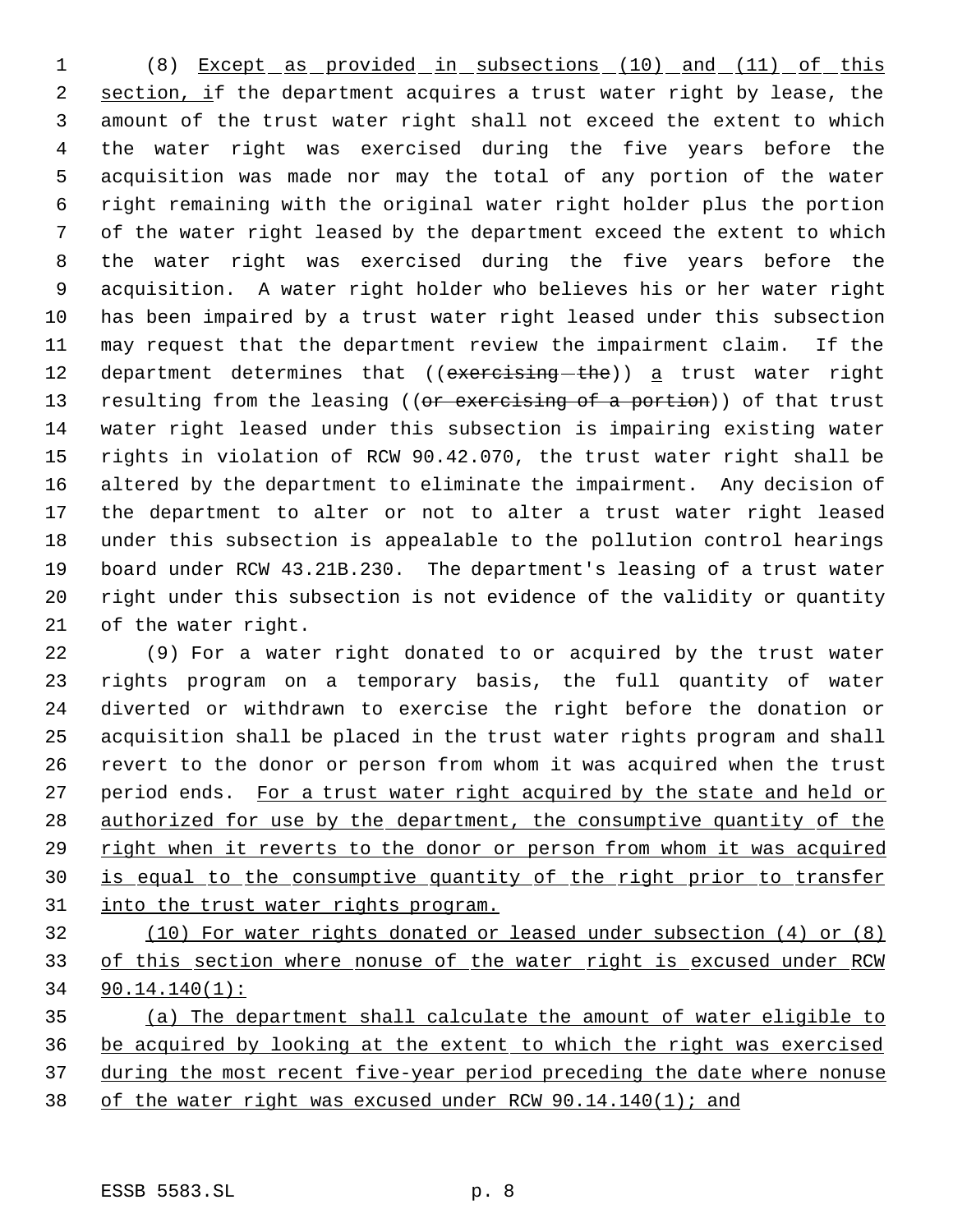1 (b) The total of the donated or leased portion of the water right 2 and the portion of the water right remaining with the water right 3 holder shall not exceed the extent to which the water right was 4 exercised during the most recent five-year period preceding the date 5 nonuse of the water right was excused under RCW 90.14.140(1).

 (11) For water rights donated or leased under subsection (4) or (8) 7 of this section where nonuse of the water right is exempt under RCW 90.14.140(2) (a) or (d):

 (a) The amount of water eligible to be acquired shall be based on historical beneficial use; and

 (b) The total of the donated or leased portion of the water right and the portion of the water right the water right holder continues to use shall not exceed the historical beneficial use of that right during the duration of the trust.

 NEW SECTION. **Sec. 6.** A new section is added to chapter 90.42 RCW to read as follows:

 Costs incurred by the department associated with water service contracts with federal agencies may be recovered by the department from persons withdrawing water or credits for water associated with water banking purposes as a condition of the exercise of a water right supplied from a federal water project.

 NEW SECTION. **Sec. 7.** A new section is added to chapter 90.03 RCW to read as follows:

 For purposes of calculating annual consumptive quantity as defined under RCW 90.03.380(1), if, within the most recent five-year period, the water right has been in the trust water rights program under chapter 90.38 or 90.42 RCW, or the nonuse of the water right has been excused from relinquishment under RCW 90.14.140, the department shall look to the most recent five-year period of continuous beneficial use preceding the date where the excuse for nonuse under RCW 90.14.140 was established and remained in effect.

 NEW SECTION. **Sec. 8.** A new section is added to chapter 90.42 RCW to read as follows:

 The department may adopt rules as necessary to implement this chapter.